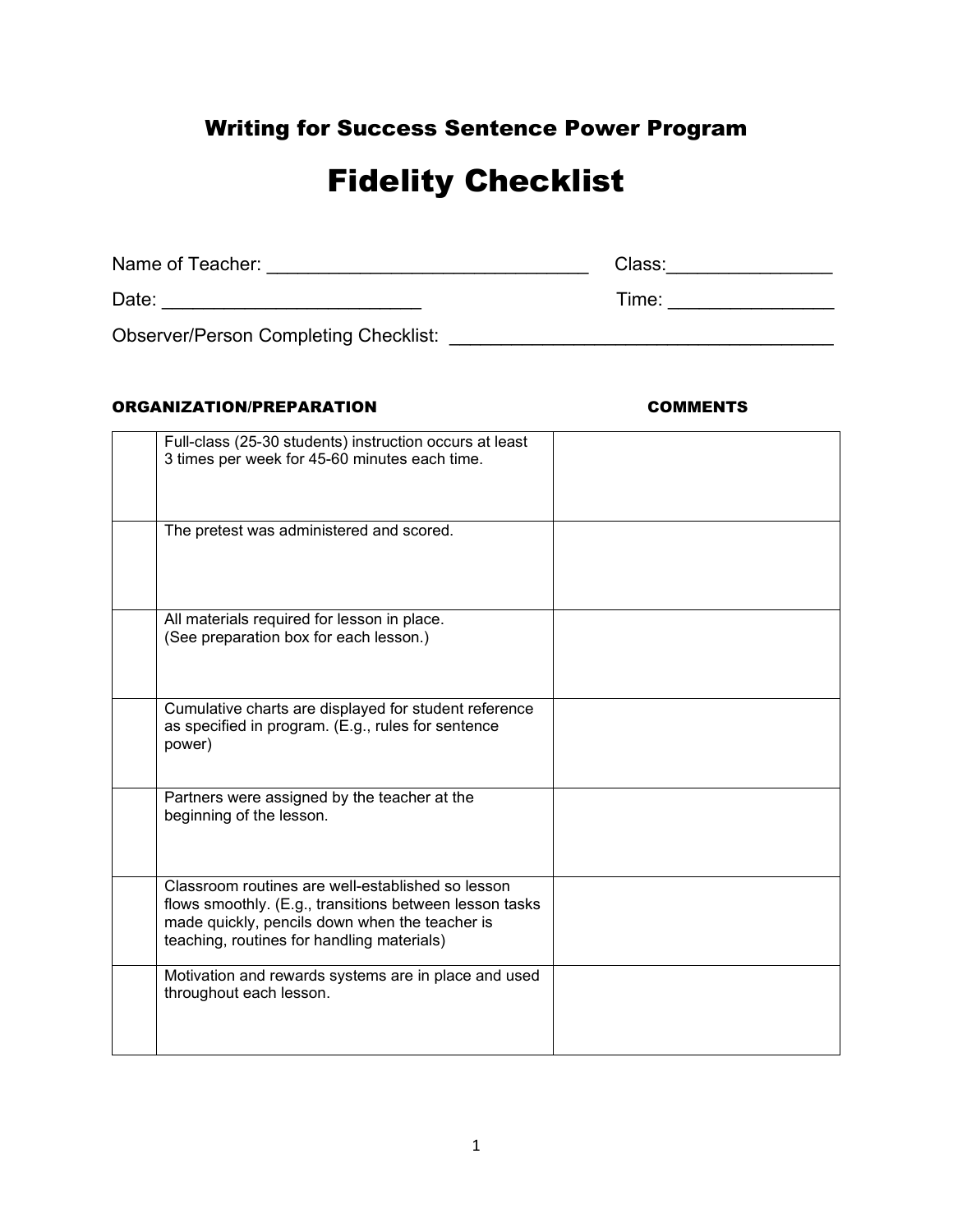# LESSON DELIVERY **COMMENTS**

| Explicit instruction script was followed with fidelity for<br>all parts of the lesson.                                                     |  |
|--------------------------------------------------------------------------------------------------------------------------------------------|--|
| Appropriate scaffolding was used beyond the script if<br>required for student success.                                                     |  |
| All tasks in each lesson were taught.                                                                                                      |  |
| Lesson pace was brisk and lively--at a pace that all<br>students were successful. (All students were actively<br>engaged in lesson.)       |  |
| Teacher used clear and consistent signals that<br>resulted in unison choral responses. All students were<br>expected to respond.           |  |
| For individual turns, the teacher asked the question<br>and then randomly called on a student.                                             |  |
| Responses were affirmed. (E.g., Yes, a sentence<br>starts with a capital letter.)                                                          |  |
| Specific praise was used throughout the lesson. (E.g.,<br>Well done. Everyone waited until I gave the signal to<br>answer.)                |  |
| Students were engaged appropriately during partner<br>activities. Teacher asked 2-3 students to share their<br>ideas with the whole class. |  |
| Students wrote only when directed by the teacher.                                                                                          |  |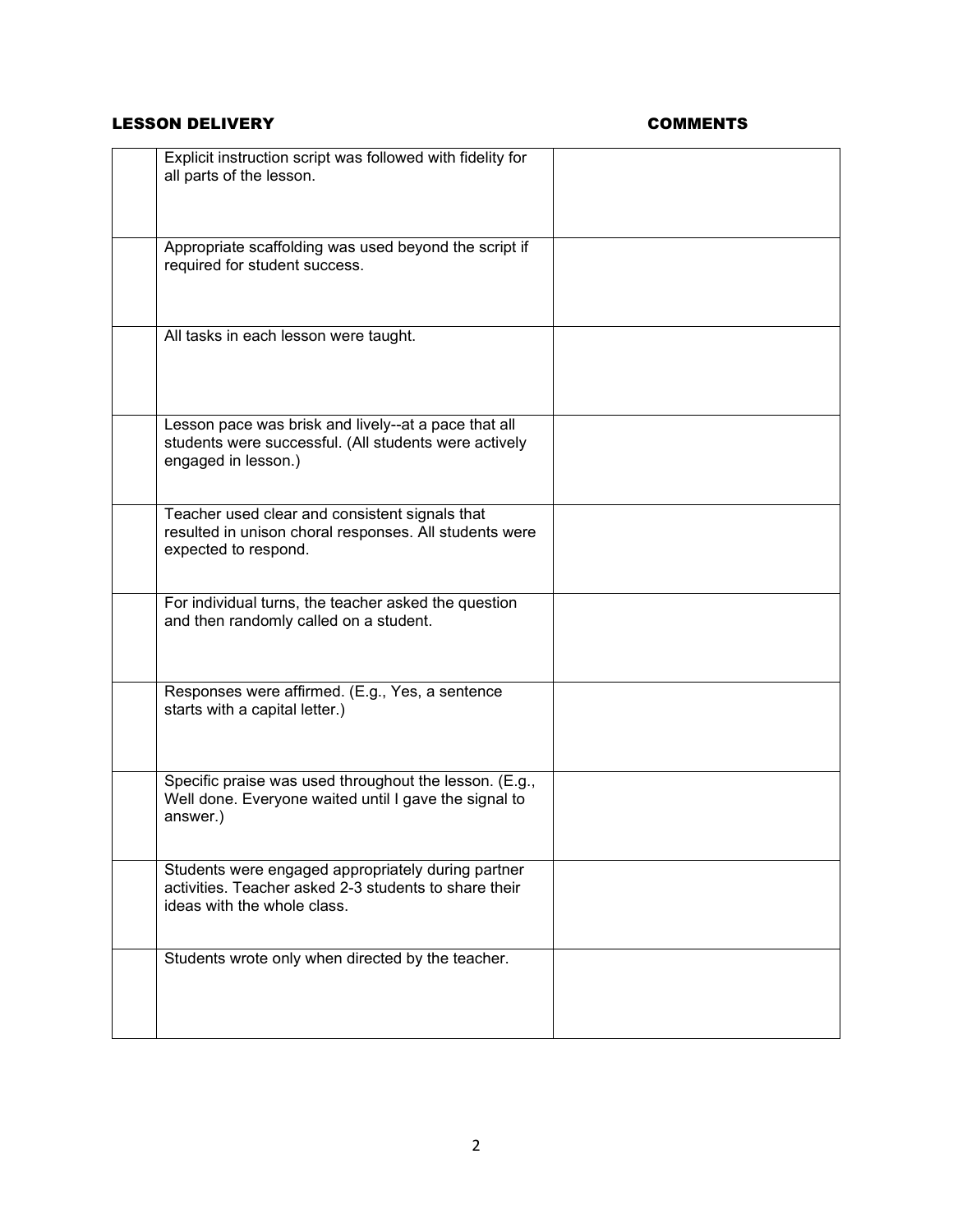# LESSON FOLLOW UP **COMMENTS**

| Worksheet for the lesson was graded, and corrections<br>completed.                                |  |
|---------------------------------------------------------------------------------------------------|--|
| Answers were reviewed with the students.                                                          |  |
| Scores were recorded on the Points Summary Sheet.<br>Scores below mastery (85%) were highlighted. |  |
| Targeted remediation was done for worksheet tasks<br>that were below the mastery level. (85%)     |  |
| Data is shared during conferences and used to<br>establish goals.                                 |  |

## QUIZZES COMMENTS

| Students were appropriately prepared for the quizzes.<br>(Getting Ready for a Quiz Lesson taught before actual<br>quiz.) |  |
|--------------------------------------------------------------------------------------------------------------------------|--|
| Quizzes administered according to scripted<br>instructions.                                                              |  |
| Quizzes graded and scores recorded on Points<br>Summary Chart. Scores below 85% were highlighted<br>on the data sheet.   |  |
| Targeted remediation done for parts of quiz where<br>students scored below 85%.                                          |  |